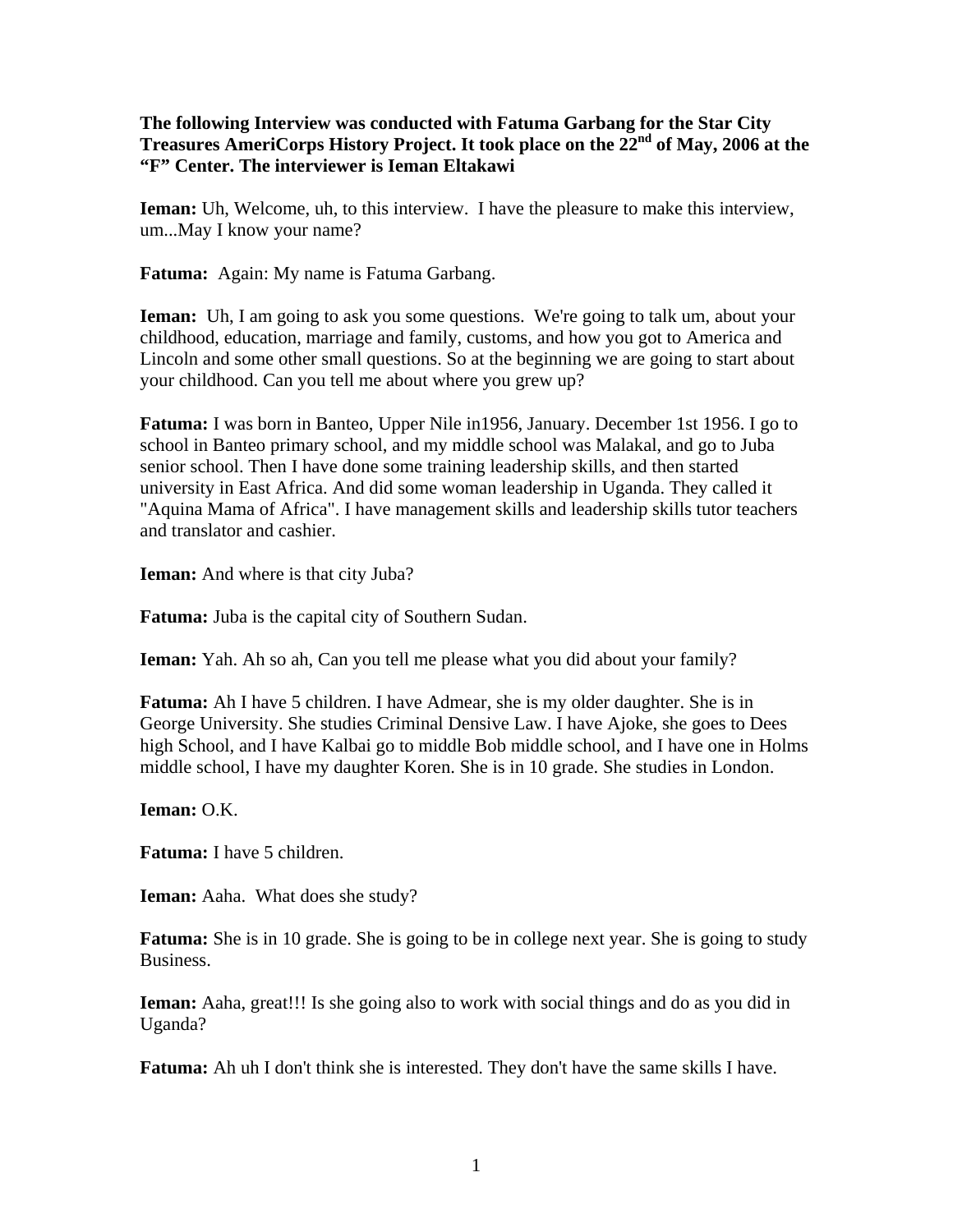**Ieman:** So, how did you find Uganda?

**Fatuma:** Uganda I have been there in Uganda for almost, in Kenya 10 years in Ethiopia 10 years. Since the war has started in Sudan 1983 I never had gone back to Sudan.

**Ieman:** Umm

**Fatuma:** So I have been in Uganda, Kenya, and Ethiopia. All my children they don't even know the Sudan.

**Ieman:** In Uganda and Ethiopia.

**Fatuma:** But this year I'm planning to go for Sudan after the piece.

**Ieman:** Are you going to the South also?

**Fatuma:** Yes, I am going to South and the North.

**Ieman:** Great, I hope you'll find everything stable. Can you tell me about some of your family traditions?

**Fatuma:** Auh .... Which kind of traditions are you talking about?

**Ieman:** Auh for Southerns ...auh every tribe has its own traditions.

**Fatuma:** O.K. my Mom she is Nowair by tribe. My father from Northern Sudan from Medani, Gazira.

**Ieman:** Uhu

**Fatuma:** UmDagarsy is a town

**Ieman:** Uhu

**Fatuma:** So my father, he came to the South long time ago.

**Ieman:** Uhu

**Fatuma:** And he married from South of Sudan

**Ieman:** Uhu

Fatuma: So we grew up in a different culture, both Arab culture and Nowair culture.

**Ieman:** Uh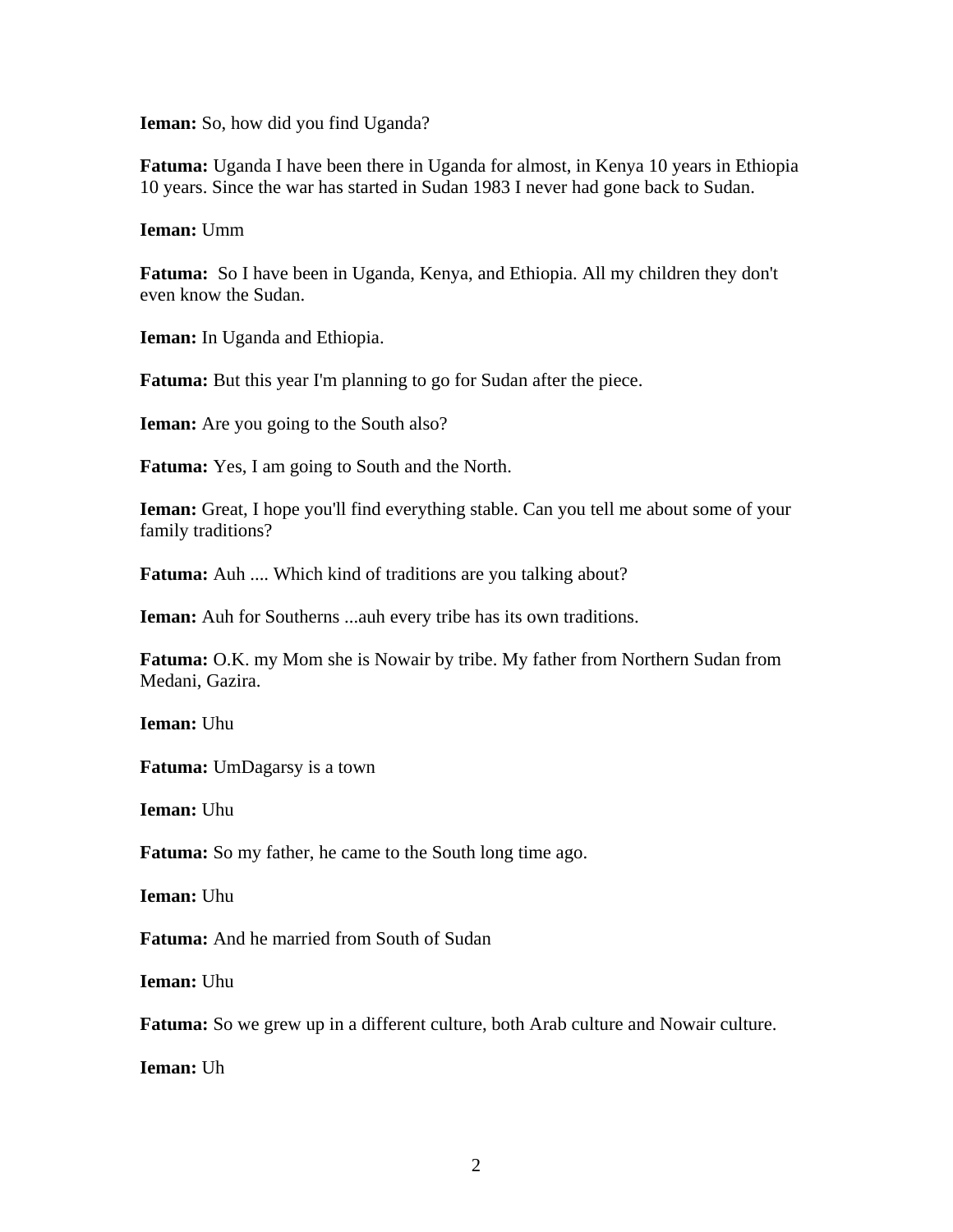**Fatuma:** So and the Sudanese culture in general is not different from the Northern Sudan culture

**Ieman:** Yah

**Fatuma:** So both... I'm from Muslim Family.

**Ieman:** Uhu

**Fatuma:** Yes, my father is a Muslim and I am Muslim.

**Ieman:** Uhu .. So you used to grow in Medani for a while or?

**Fatuma:** No, I never gone to North Sudan, because my father was in South

**Ieman:** Uhu

**Fatuma:** So I remember when long time ago when I was small. I don't remember anymore.

**Ieman:** Uh

Fatuma: But I know all my family

**Ieman:** So what was he doing there in the South?

**Fatuma:** My father was a businessman

**Ieman:** O.K.

**Fatuma:** First he came to the South long time ago. He had a business in South of Sudan.

**Ieman:** Uhu .. What type of business?

**Fatuma:** a shop and all this, same things and all this.

**Ieman:** Aha Great. Ah so part of this tradition also could be like recreation ah. May be some things people used to make as craft or handmade and also it could be special food. Can you tell us briefly about also these things? What type of recreation and food, something specific of your tradition?

**Fatuma:** You know all the Sudanese things. We all like Mulokhiya and Kisra, and especially in the tribe they eat fish and drink milk. They are not vegiterian

**Ieman:** Yeah yeah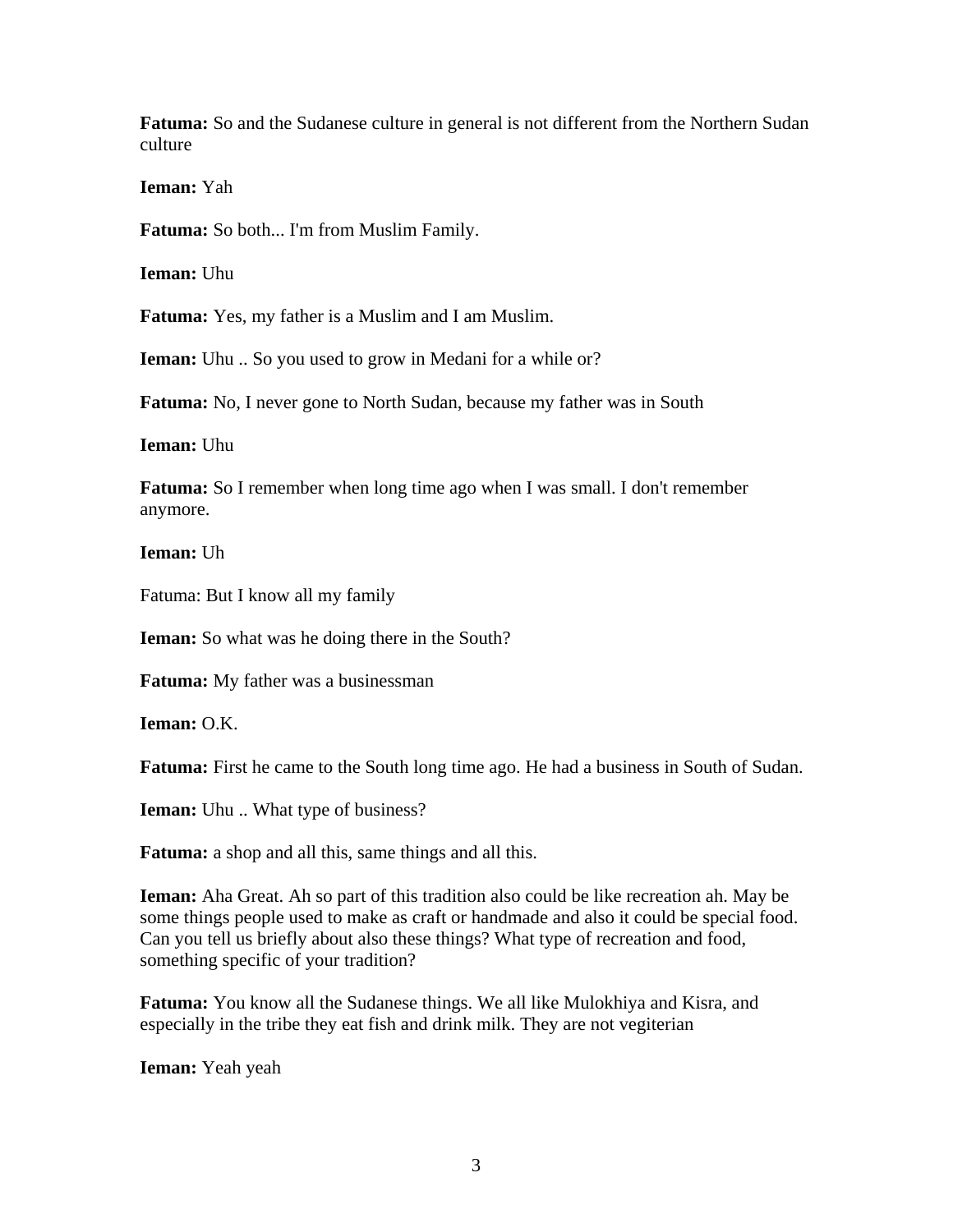**Fatuma:** So this is what Nowair. The food... what the kind of food they ate, fish meat and milk.

**Ieman:** Yeah, is there anything specific about recreation, hand made things... also from the folklore

**Fatuma:** They are wariest. They make the spear

**Ieman:** Uhu

**Fatuma:** They love their spears. They make some other things just for a fight... for a war.

**Ieman:** I'd say, they have some beautiful things like what the women wear

**Fatuma:** What do you cal lit? Elelphants horns. They make it as a neckles, as bangle and all this, the animal things. The spoons from the horn. Kind of animals they make the spoons from it

**Ieman:** From the bones?

**Fatuma:** Not from the bones from the horns.

**Ieman:** Ah, from the horns.

**Fatuma:** So people use it for eating.

**Ieman:** Aha. And also I remember I saw small animals made from wood.

**Fatuma:** Yeah

**Ieman:** They are made from Abanos I think, that black type of Ebony trees, very beautiful.

**Fatuma:** Yeah is available in South. You can make the table the chairs from it, is not a big deal, but this is a normal tree.

**Ieman:** Just something of the Folklore. Can you tell me something about your education?

**Fatuma:** Is like I mentioned before, I go to Banteo Primary school, Malakal Junior Secondary School, Juba Senior Secondary School, They study university Management

**Ieman:** In Malakal?

**Fatuma:** No, in Nyrobi, Kenya.

**Ieman:** Aha.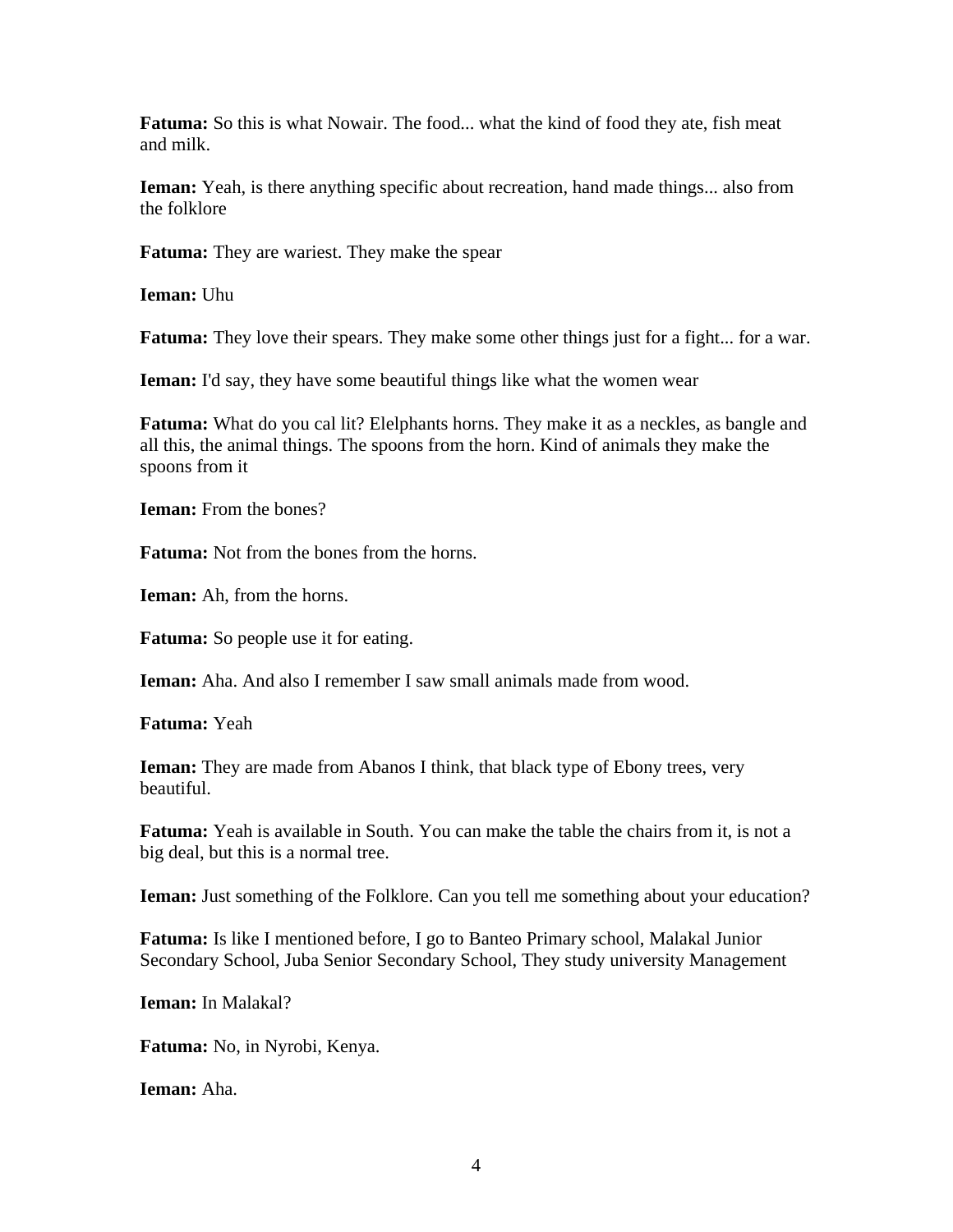, Fatuma: And Woman Institute of Education & Leadership in Uganda. And I did some training, some different training, I don't remember, I did so many things.

Ieman: So among these courses you have taken, which one is the most interested for you?

**Fatuma:** I love the Leadership Skill, which I did. Because I did it for so long. Because I was dealing with Woman's Organizations since the war started in 1993. I came to Ethiopia for the woman for nine years as a coordinator

**Ieman:** In an Organization?

**Fatuma:** In an Organization called Sudanese Woman Association.

**Ieman:** Aha.

**Fatuma:** It was in the South of Sudan

**Ieman:** Yeah

**Fatuma:** And then I became a coordinator of Sudanese Woman coordinating Western Upper Nile, then I came to Kenya 1994 a formal organization called Upper Nile Welfare Association. This organization is based on woman rights, violence against a woman, a child, education, for legal training for woman more than right, forcing marriage, stop marking the faces of women make them ugly, removing the teeth, marking the face, this kind of things we see on Sudanese faces here. We make a campaign and then put it in a legal thing, so if they did it, they will sew the family and they may take them to jail. So is because we want the women to look beautiful, people has to be nature. It happened to stop these things, even the circumcision we were making complain against it.

**Ieman:** You do circumcision in Nowair?

**Fatuma:** There are some people; they do it to stop it. It's good for a boy not for a woman. We make a campaign. And HIV, how woman can use a condom, or to protect herself. Like we also complain against the tradition which if your husband die you go with your husband's brother. We made a complain, yes. It's not allowed because there's some sickness. It can be in a family, and then the brother or the sister or what ever they will have the one who go with the person in the family and have the same you can get it. So we made a complain to make a change in a Sudanese society especially Southern Sudanese.

**Ieman:** And is this common in Nowair only or the other groups?

**Fatuma:** Even the Denka and Shuluk, all tribes in South.

**Ieman:** Ah what are the main tribes in South of Sudan?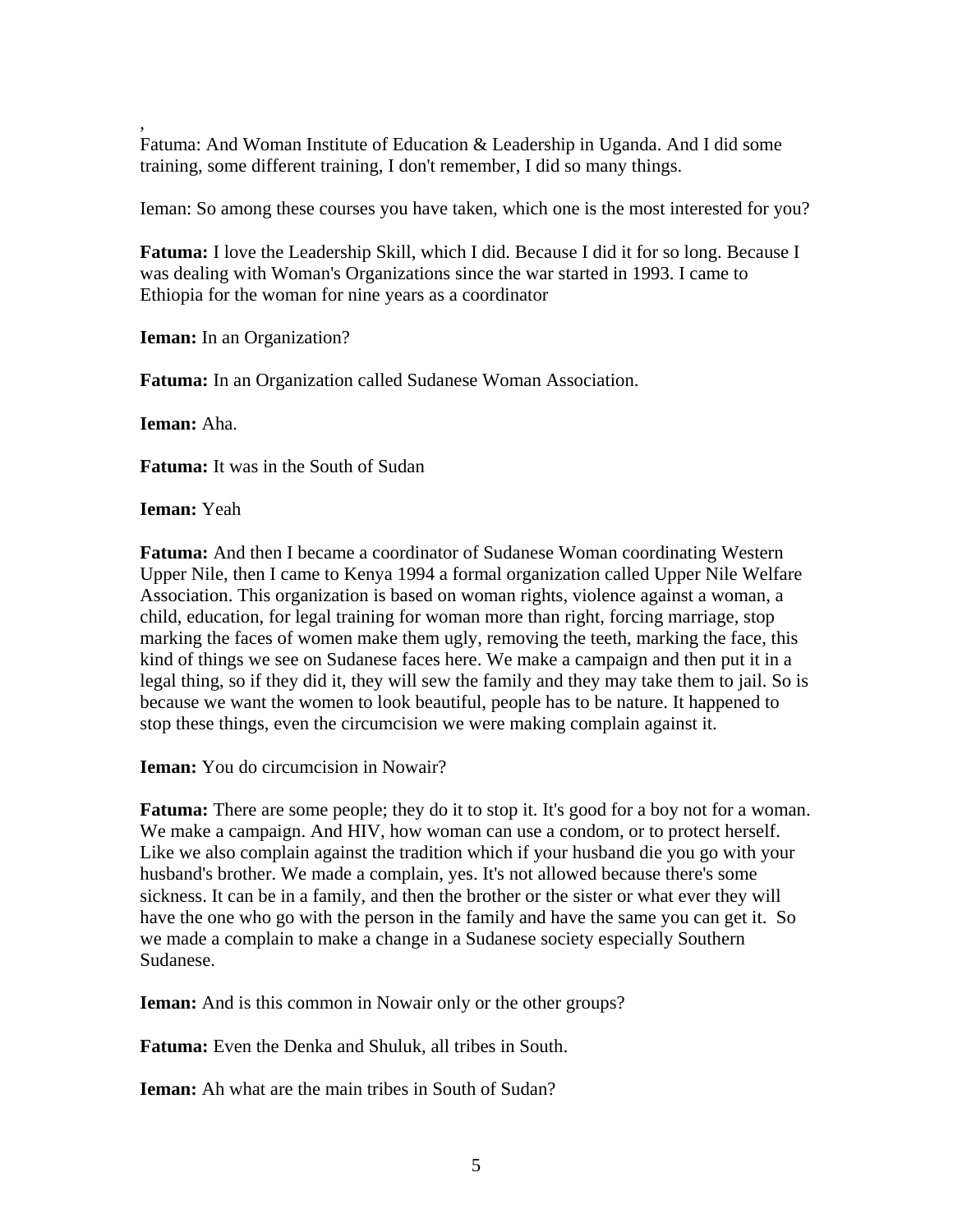**Fatuma:** The biggest tribes in Sudan are Nowair and Denka.

**Ieman:** And Shuluk.

**Fatuma:** No, the miluts, the biggest tribes are Nowair and Denka. The Shuluk is another big tribe, but we are all Miluts. Milut is a tribe; it has seven, there is a Shuluk, there's a Nowair, Denka, Anwak, Anwak, Jewsho, Kushowe. They have Ashaile in Uganda, Ashaile in Kenya, Ashaile in Ethiopia. So the big tribe is divided to different countries. It's because is big, but originally they are Sudanese. We share some languages; we share some culture, even the food and all these.

**Ieman:** Great! So you participated in doing great things. Plus also going with brother may be little bit in Northern tribes, but not very common, but the common thing and may be worst than in Southern tribes is the circumcision of girls.

**Fatuma:** Yeah, this is not good.

**Ieman:** Northern women also are trying to stop this in the Northern parts

Fatuma: Because we have some spaces since the war has started in Sothern Sudan. People have been displaced in different areas where there is no clinic, no hospital, so some women died because of that. Because they can't give birth natural. So it's not a good sign. In a situation like that where there's no clinic available all over the country. There's limit in hospital and all this. So for the women they would have to stop it, and when they stop it and there's no circumcision they can have a normal birth

**Ieman:** Then, how did you do that to stop it?

**Fatuma:** Through Campaign

**Ieman:** You reached them you mean?

**Fatuma:** Yeah, we go to the girls and woman in the village, and the women who are educated they have a little bit education we complain that this is the thing; we make a workshop, that these are the things we need to talk about. We came out with something and then put it in the newspaper or whatever. So it'll reflect and give the idea to the other people. Communicate other women in other world.

**Ieman:** Tell me about your family and your family customs related to marriage. I think you have mentioned it or you have talken about it. Tell me about meeting your spouse, how did you meet him, and how did you get married to eachothers?

**Fatuma:** I married in 1987; my husband is in England now. He is a medical doctor graduated from Khartoum University in 1970. Old doctor.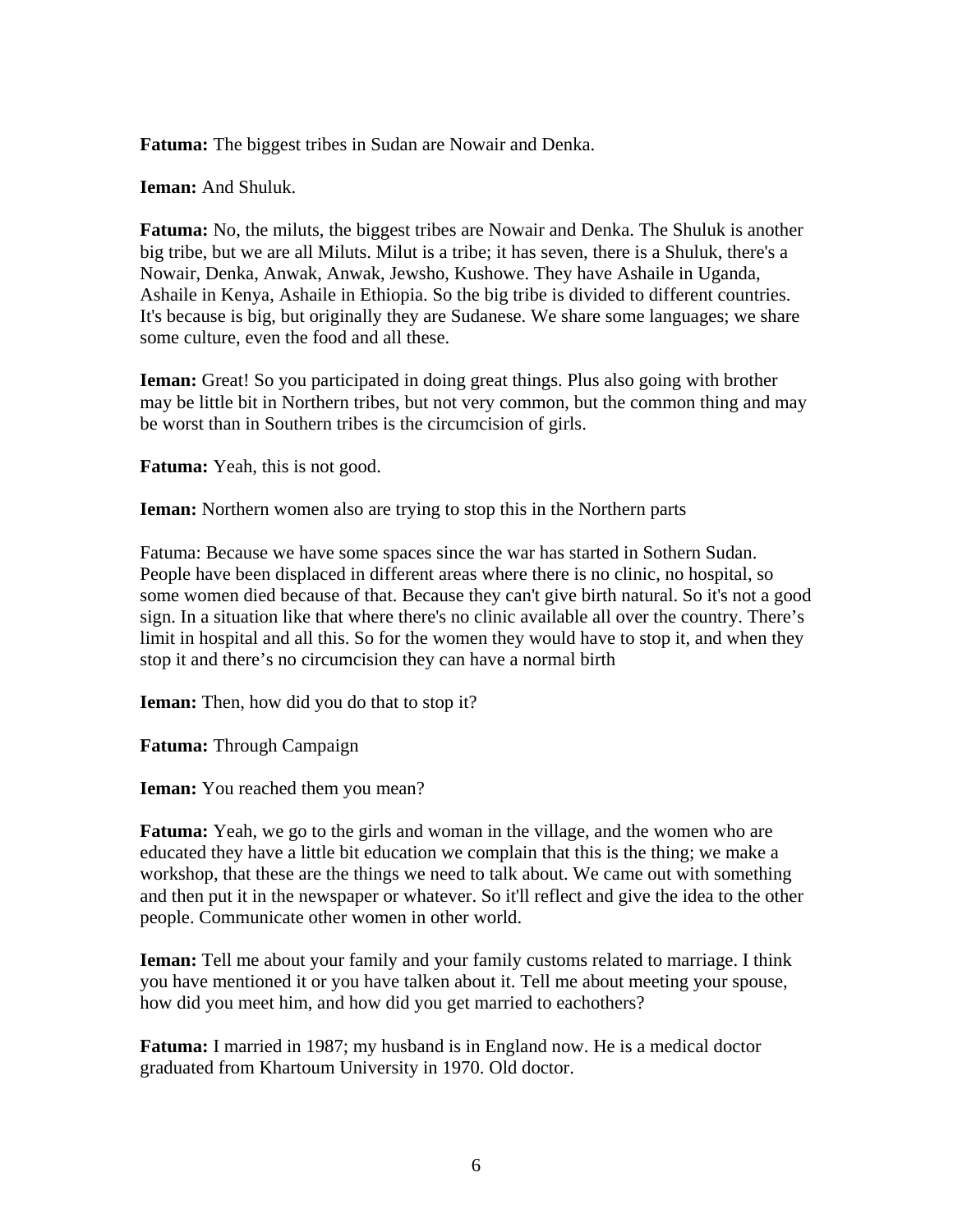**Ieman:** And is he specializing now?

**Fatuma:** Yes, he is a family doctor.

**Ieman:** Is a family doctor in London?

**Fatuma:** Even in Sudan he worked for American Refugee Committee, He worked for Ethiopian Red Cross, Lot of experience, He worked for some Organizations.

**Ieman:** Great, great. Ah now we'll talk little bit about coming to America. Tell me about when and why you decided to come to America?

**Fatuma:** In 1983 when the war started in Sudan, I came to Ethiopia. Ah until 1992, 1992 I went back when the war started again in Ethiopia, I went back to Sudan in the South. I lived in a place called Nar for three years.1994 I decided to get out from that area is because my children couldn't get the education. There is no education in that area and they are growing big.

**Ieman:** Is it a small village?

**Fatuma:** Yes, a small village, in a war situation, really there's no school; people lived in shelter, killing and all this. So I lived there with my children for three years. In 1994 I said O.K. now I better go to Kenya for my children to get education because they are growing big and this war I don't see that is going to end because the war I was looking at it, so I decided to come to Kenya. Then I applied in the American Embassy for me to be a refugee in the United States of America. So I came to the United States Sept 13 year 2000. Now I'm sitting in the United States.

**Ieman:** Ah Sept. 13 2000. Tell me about what it was like to first come to America?

**Fatuma:** Actually I don't know about America when I came, this make a decision I'm going to this country is because I'll have, I have a plan to come to this country. My plan is to grow my children; to get education in the United States, second and for the safety is because when we came in the war situation, I decided to come to this country. This's my decision; nobody forced me to come to the United States. Is because if I do not come to the United States, I'll not have my daughter to be in the University now. She is graduating in December. I'll not have this kind of; so coming to the Unite States it gave me a lot of benefit.

**Ieman:** Next December she'll be graduating from the university?

**Fatuma:** Yeah, from university yes.

**Ieman:** Oh great!! Which college?

**Fatuma:** Debete University in Iawa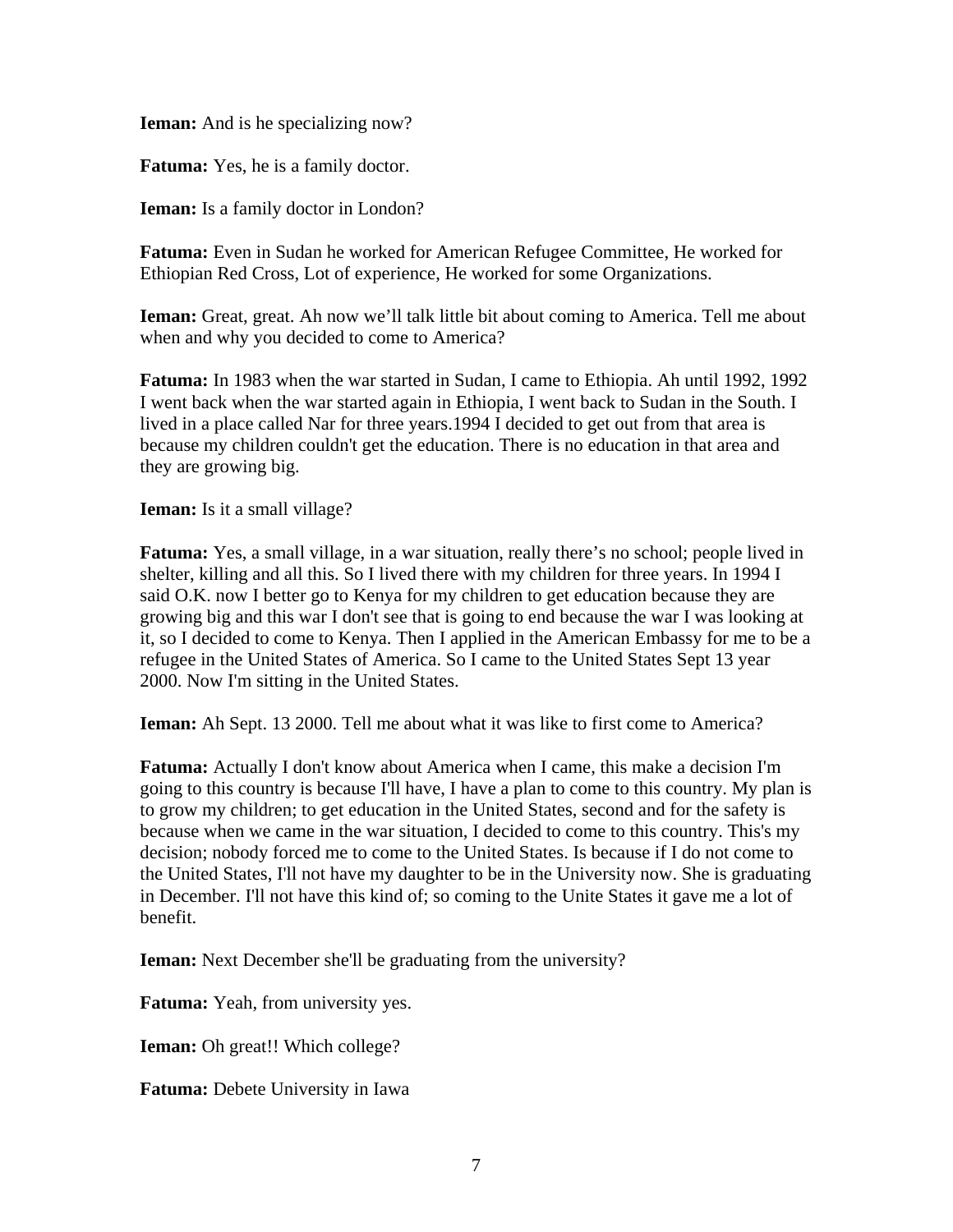**Ieman:** What is she studying?

**Fatuma:** She studies Criminal Justice Law.

**Ieman:** Oh, great!!

**Fatuma:** She wants to be a lawyer

**Ieman:** Now you've been here for six years.

**Fatuma:** Six years in the United States, until Sept I'll have six years exactly.

**Ieman:** And when did she start studying in the college?

**Fatuma:** When she came from Kenya she was in high school, so when she came she had a background education from Kenya. English was not a second language; it was a first language for my children. They don't even know Arabic and Nowair as languages. They know only English, so it was not difficult for them. So they came here and got with the system.

**Ieman:** And since they were here in the States did they have to finish first ESL?

**Fatuma:** Yes, Yes

**Ieman:** What is she doing?

**Fatuma:** She is doing African American History, and she is going to have Geography and African American History. Secondly, Psychology. Yeah, she is doing Psychology now.

**Ieman:** Good! Tell me about what you expected to find when you came to America.

**Fatuma:** My expectation is what I am looking for which is education for my children, this is what I expected and I got it because is available actually. In this country when I came I knew I would be independent, and I took care of my self because I came here I made a decision. I know I don't have parents, and I don't have a brother, I don't have a sister, I'm going to the United States to establish my life from the beginning, from zero. So I'm fine I work with great people. I worked for refugee's immigrants for four years in Chicago. Any community in the United States whether they are white or black, they are very good to me, because I love what I am doing. I respect my job. I love people. I love my work and what I am doing.

**Ieman:** Good, great! So you were in Chicago.

**Fatuma:** Yes, I was in Chicago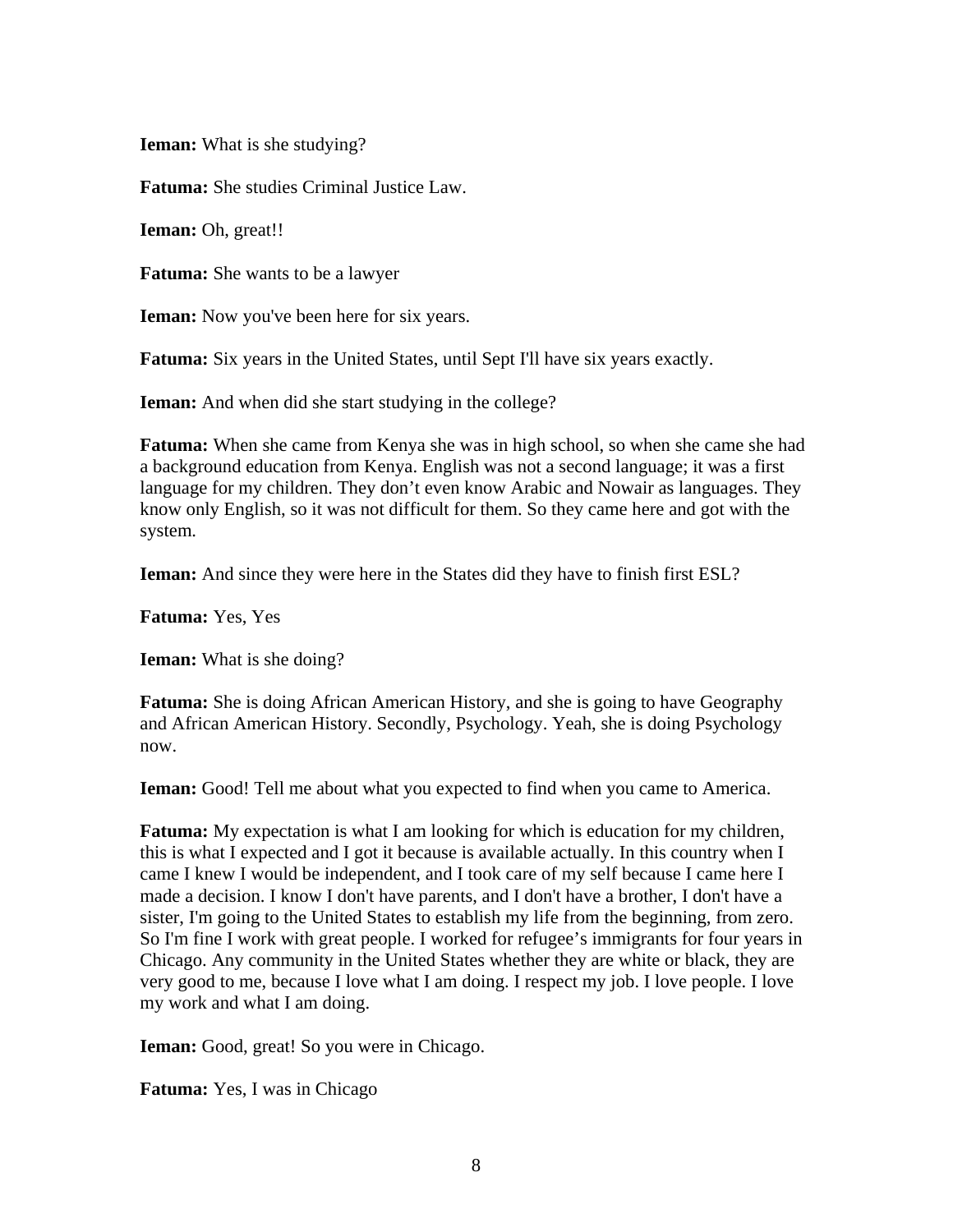**Ieman:** So Chicago is a big town. What about coming to Lincoln?

**Fatuma:** I came to Lincoln is because I have some friends in Lincoln. I was isolated and alone in Chicago. Then I decided to move here. A small town always is better. No crowd no running around. So I came to this town because I have some friends and my brother lives in South Dakota. So I have connection with the people. So I moved here. I'm doing good.

**Ieman:** So tell me what it was like to first come to Lincoln?

**Fatuma**: Lincoln, I came before. I came in the year 2003. I spent two weeks in Lincoln. Since I came to the United States actually I don't want to move out. Is when I came to Lincoln I liked Lincoln right away is because the family who were in Lincoln here, they were happy. Being in Nebraska not Lincoln alone, in Nebraska State because all the majority of Southern Sudanese people, they come direct from Sudan. If you go to South and ask about Nebraska, they'll tell that Nebraska, so it's a famous place to the Southern Sudanese people. They say people who are in this town are good people. They are kind, they respect you, and they respect your dignity, your culture, whatever. That's why the Sudanese like this town; especially this state is better than any state in the United States.

**Ieman:** Good, very good!

**Fatuma:** I think they have more than eight, ten thousand in the state here.

**Ieman:** Ten thousand?

**Fatuma:** Yes

**Ieman:** Southern people?

**Fatuma:** Yeah. And they own housing. They have quality.

**Ieman:** Yeah, good. So you came three years ago?

**Fatuma:** I came last year.

**Ieman:** Oh you came last year?

**Fatuma:** 10 months

**Ieman:** Tell me about citizenship

**Fatuma:** I've become a citizen in February 17. Is it two months ago? Yes I'm a citizen of United States. I did my test. I passed the test. So is not a difficult test. I know how to read and write.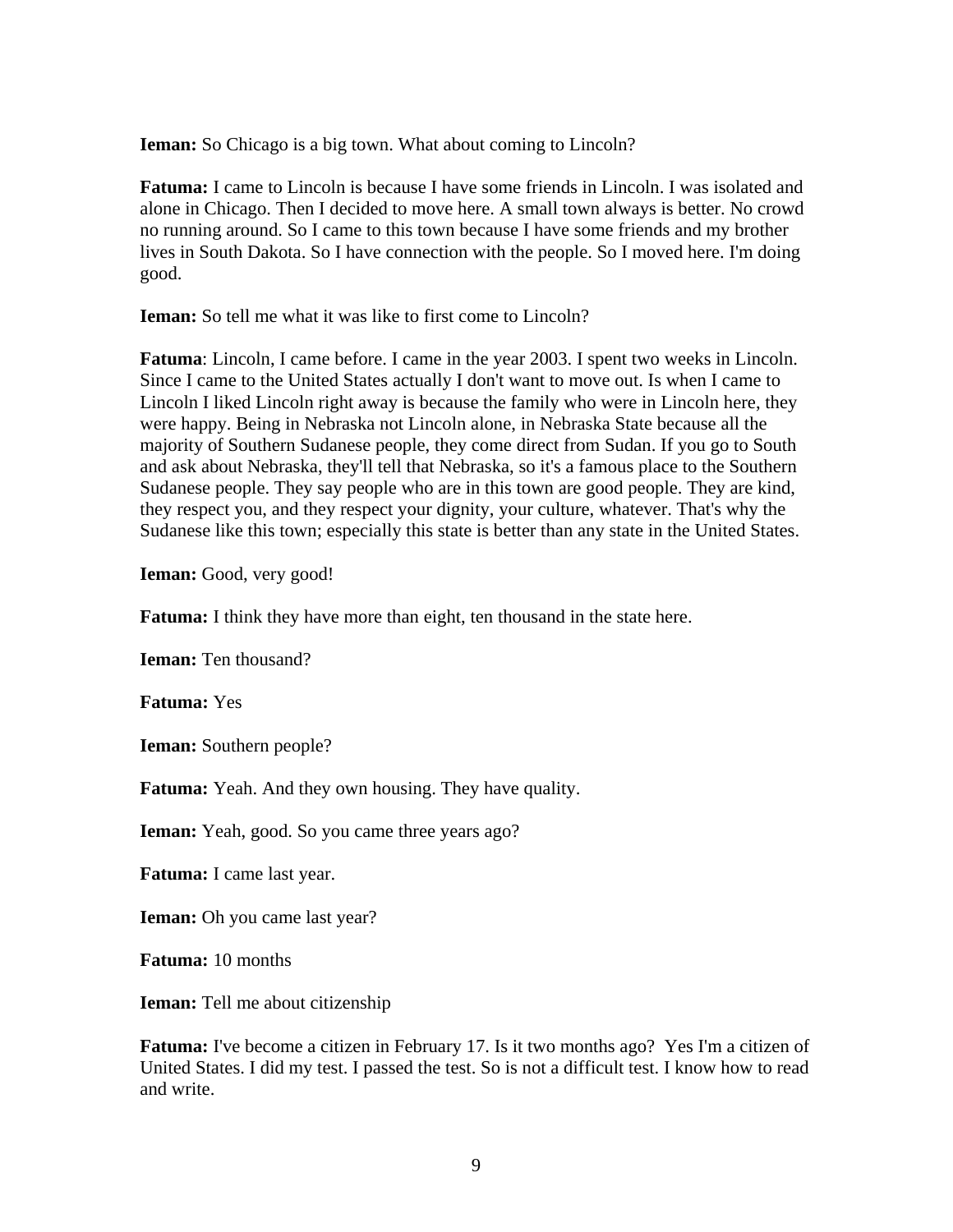**Ieman:** So you are going to get it?

**Fatuma:** Oh sure I'll get my Passport today.

**Ieman:** Congratulations.

**Fatuma:** So I'm a citizen of this country.

**Ieman:** Congratulations. So we're talking about some short questions. As you look back, what do you think about leaving the country you were born in and coming to the United States?

**Fatuma:** Actually is a tough, is a tough decision, when you make decision you leave your country back, is hard, and is because there's a reason. The reason you leave your country behind and seek living in another country is hot, is because the country is in war for so long, and is more than 22 years in the war. 2.9 million Dollars, Million of people displaced, abused, neglect, sickness, death, and hungry, all this is there. That's why we decided to get out of this country because it was a long war. There's no future. You don't know when is going to end. People are dividing themselves politically, killing themselves, hatred, and all this. That's why we decided to get out to start a new life.

**Ieman:** To live in piece.

**Fatuma:** To live in piece.

**Ieman:** So, what recommendations would you give others who are following behind you?

**Fatuma:** Is good always for somebody to make a decision for your life, what is good for you. You take the good one, and leave the bad one. Notice what I can tell. And for the woman who are in this situation I mentioned before that they have to go to school and educate themselves and know their rights. This's important. Education is the first priority we suppose to have it in a country, is because if we educate ourselves, we'll know our rights. That's why when I work for Lincoln Literacy Council is the same women I worked for them in Sudan. This's the same women I found them here. And they are seeking education seriously. I'm familiar to those women.

**Ieman:** Really, so you knew them before. You met them in Sudan?

**Fatuma:** In Ethiopia and Kenya and everywhere. I am familiar to them. So they are seeking this education now, and they come to school every day, which I'm very happy for them because if they know, they will know their rights, and they will know which is best for them. Because it's only when they decide to come to this country, America is a country with opportunity for education, opportunity of good things if they want to. If you don't want to get this opportunity, it's up to you, but education is available. It doesn't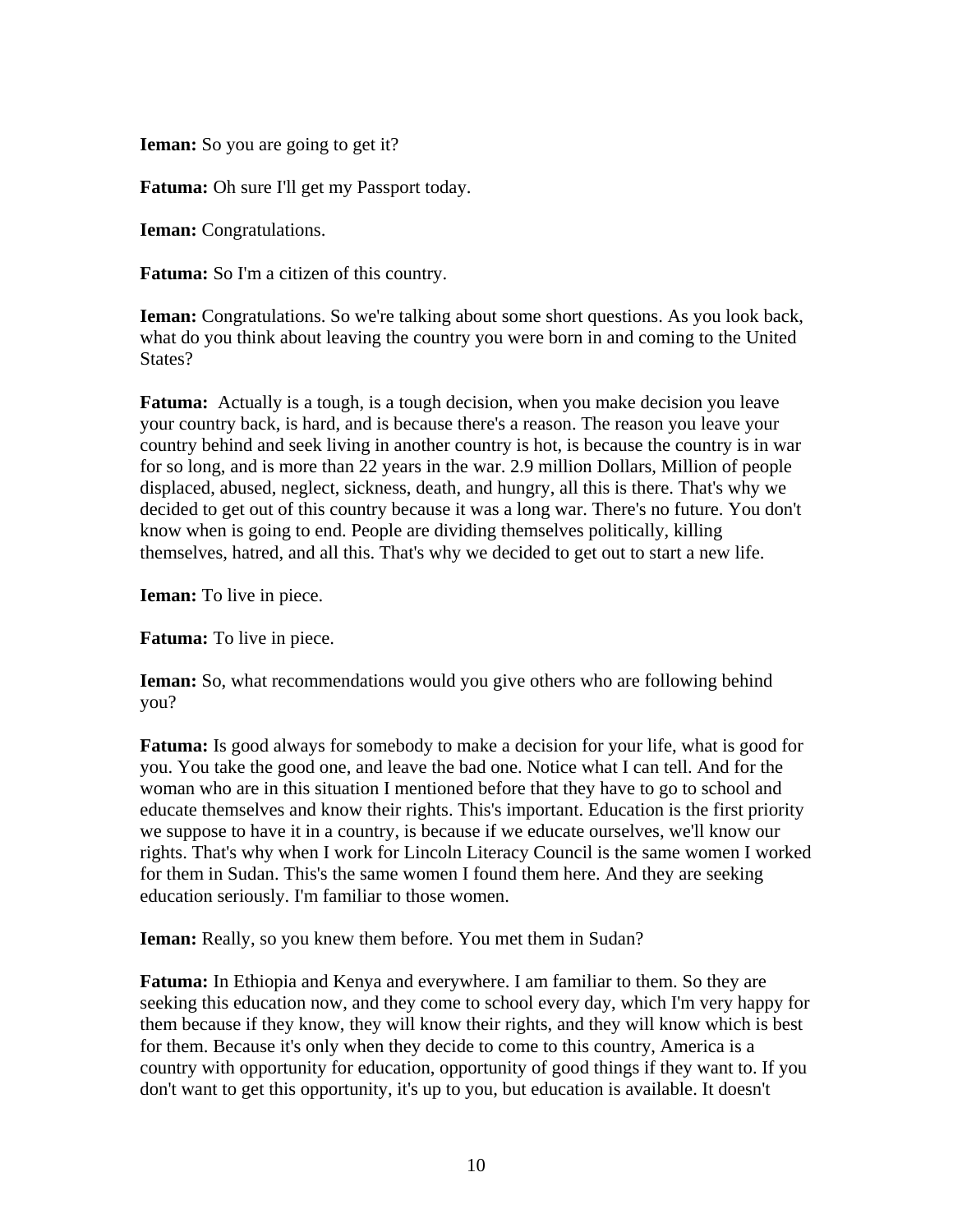matter whether you are old or young. Any kind of scale you want, you can get it. So, I'm so happy for those, and actually if you see them 10 years or 5 years ago, before they come to the United States. No body can even talk, now they can speak English, which is very good.

**Ieman:** So why this country has helped them?

**Fatuma:** Yeah, it helped them a lot. They always make their decision to come to school.

**Ieman:** What do you want your children to know and remember from this?

**Fatuma:** What's this?

**Ieman:** From this experience you went through this situation.

**Fatuma:** I don't think they'll remember anything, because they were not actually born in bad situation. They were born outside the country, and they came to Kenya. They got the Kenyan culture. They came to the United States. Totally they are out of what is going on. They'll never understand. They will come out with American culture mostly is because when they came they were small. Now they are big

**Ieman:** What culture and custom do you try to keep from Sudan? Is it important that your children remember Africa?

**Fatuma:** The question is not clear to me

**Ieman:** First what culture and customs do you want to keep it for the children, for example in Sudan there are some cultures and how they grow children, how people treat each others in Sudan. Do you have some specific things you want to keep it for them, or you want them to just to be Americans and to have the American culture?

**Fatuma:** Actually it's hard to decide or to tell them that they have to keep this culture because actually they are in totally different culture. I don't think they'll remember anything about any culture anywhere, because the culture they live this is where they'll be, so it's up to them. They'll choose the good one, and they'll throw the bad one. I don't think I'll say that they have to keep this one, because they are in different culture. It's hard; it's tough for me to do that. Because they are not in Sudan, they are not in South. I don't know how they are going to keep Sudanese culture, and they are in America. I think it makes sense.

**Ieman:** Is it important that your children remember Africa?

**Fatuma:** No I don't think. They remember Kenya. They remember Kenya little bit of, things in Kenya, but they still speak Suaheelly.

**Ieman:** Yeah, good!!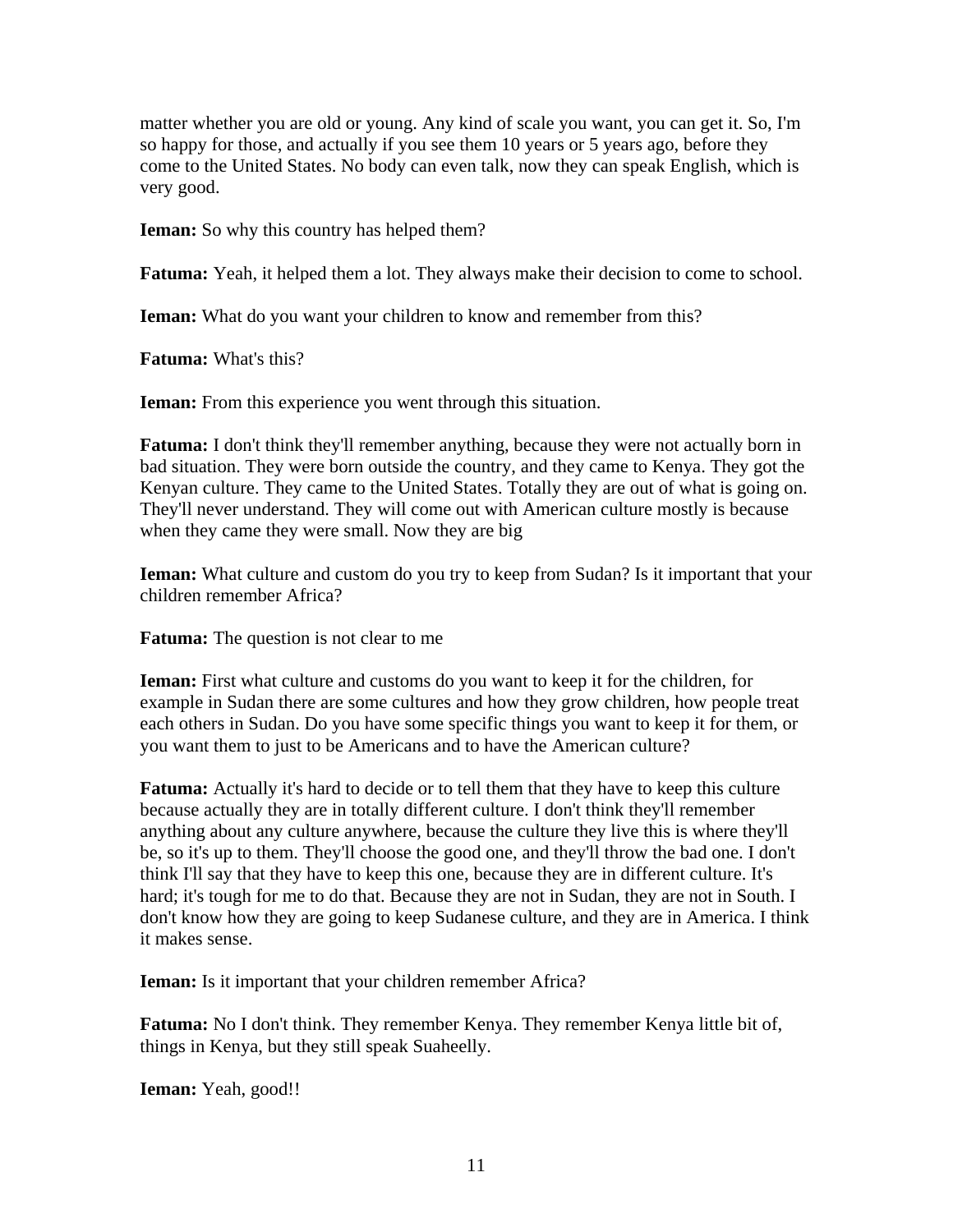**Fatuma:** The oldest one.

**Ieman:** So, now they speak English and Suaheely. Suaheely is also very famous especially in Africa.

**Fatuma:** The oldest ones. The seven years and the one in the university. The rest they forgot it, but when they are saying things in Suaheely they know.

**Ieman:** So you speak many languages?

**Fatuma:** Yeah, I speak Nuwair, Denka, Shuluk, Ammari, Arabic, English and Suaheely, seven.

**Ieman:** So these are seven languages you speak. You speak fluently seven languages?

**Fatuma:** Yeah

**Ieman:** Very good. What was difficult about coming to the States, or Lincoln? We spoke generally about coming to the States. Did you find something specifically difficult about coming to the States?

**Fatuma:** States, you mean the United States?

**Ieman:** Yeah, United States.

**Fatuma:** There's no, nothing difficult. When I came I did my interview, and I know they'll accept me because of the reason I told them. Because I told them about what was going on in the country, and I need to go to the US to establish my new life. My history was success. They interviewed me and I passed the test. I came to the U.S. and I knew I was coming here. I have nothing to say. I know I'll be independent. It's a free country; nothing is going to threat my life. My children will get education. And I'll work, I'll have a job, I'll pay my rent, I'll pay my bills. I'll live my life in America. So nothing was difficult to me, because when you come to this country, and you have education, you are great.

**Ieman:** Yeah, so life is going smoothly for you.

**Fatuma:** Yeah.

**Ieman:** Good.

**Fatuma:** I will not say it's very smoothly, but this's what I can do.

**Ieman:** We have talked a lot about the situation of women in Africa. What do you think about the situation of women in Lincoln?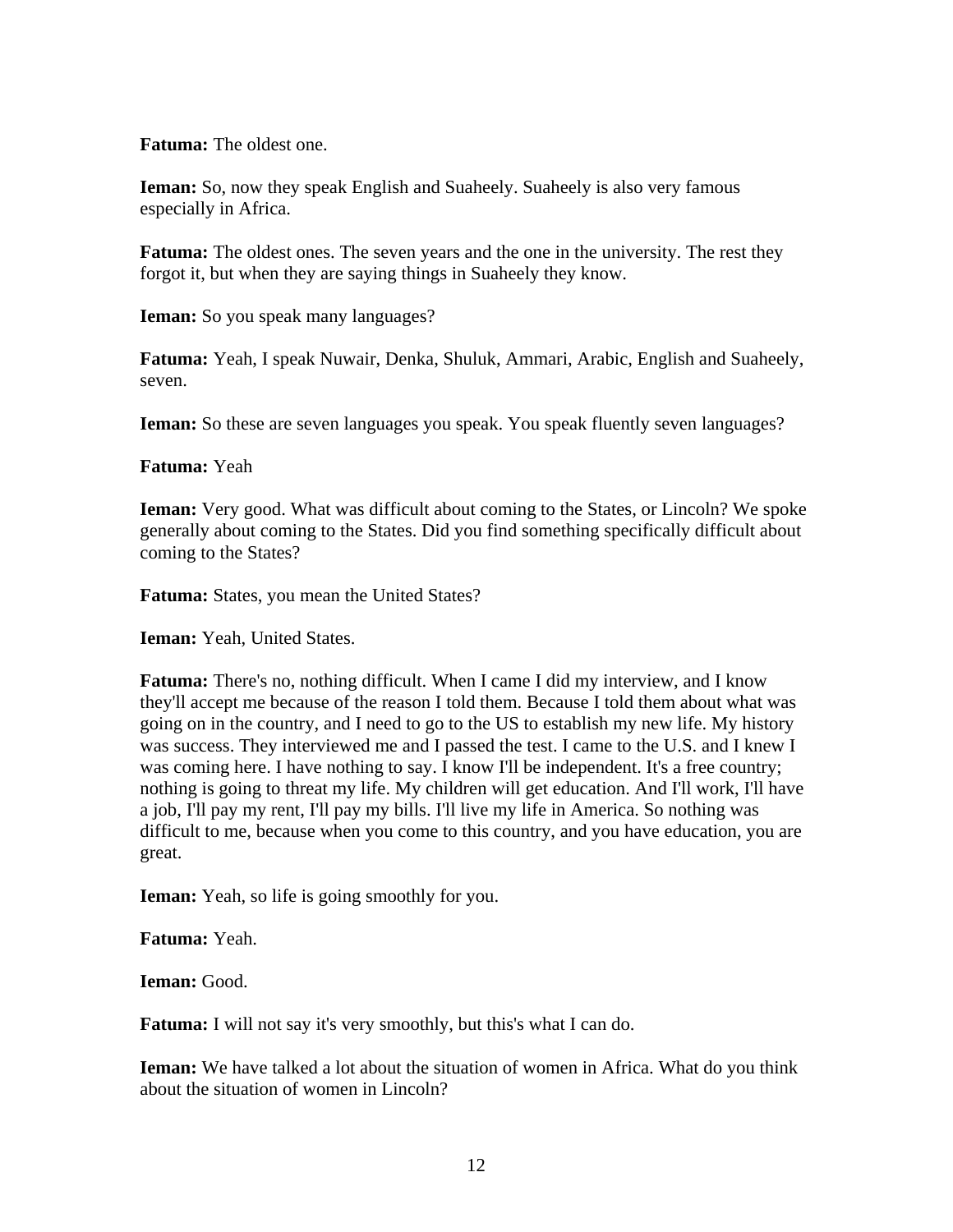**Fatuma:** Oh, this's totally different. The women who are behind in Sudan or in Africa, they are at home, but those who come to the U.S. A. will benefit more is because they'll get the experience, job experience, education, some training, some new life, some different culture. They'll learn some different things, so when they go back home, they'll know about there's other world beside the world they are worried. They'll know their rights, they're here now, no abuse, no neglect, no nothing. So they know how to fight for their rights. They hit you on your face, you call the police.

**Ieman:** So all these women you have met before in Africa, now you meet them here. Do you think that they are doing the same?

**Fatuma:** They are changed. They are changed a lot. The culture changed, everything changed. They don't look like the women I saw before. They look different. They learn so many different things. They drive the cars. They know how to get their rights. They are looking for the good jobs, they think about education, how to go to school to learn. This mentality was not there. So they knew when they come to this country, these are the things supposed to be.

**Ieman:** Some of them they go to the university.

**Fatuma:** There are some graduate from the university. You know Jaclyn, she is a dentist, and she is a doctor. We have some in the Community college. This's America. They've learned it from here. If you go to Omaha, we have some graduates from college. Southern Sudanese women because we live in a war situation, not because they don't have education. They do have education, but because there's no security in the country. In Kenya and Uganda women are very educated, is because they don't have a war. The war actually destroys the woman. They become a victim of this situation. So there's no way you can take care of your children and go to school, dying, killing, displacement and running, and all this. There's no way. You can do it in the situation of piece. This's why they are here in a situation of peice. They'll have to do the things in piece, so they can achieve what they are looking for.

**Ieman:** Great, so what is not done smoothly here? You said life is not exactly going smoothly, why?

**Fatuma:** Ah, here in Lincoln you mean?

**Ieman:** Yeah

**Fatuma:** Or United States?

**Ieman:** Yeah, in Lincoln and United States.

**Fatuma:** Everything cannot be perfect. You have to struggle in some way. The other way you can get it. You cannot get it smoothly; it has to be some difficulty. Of course we are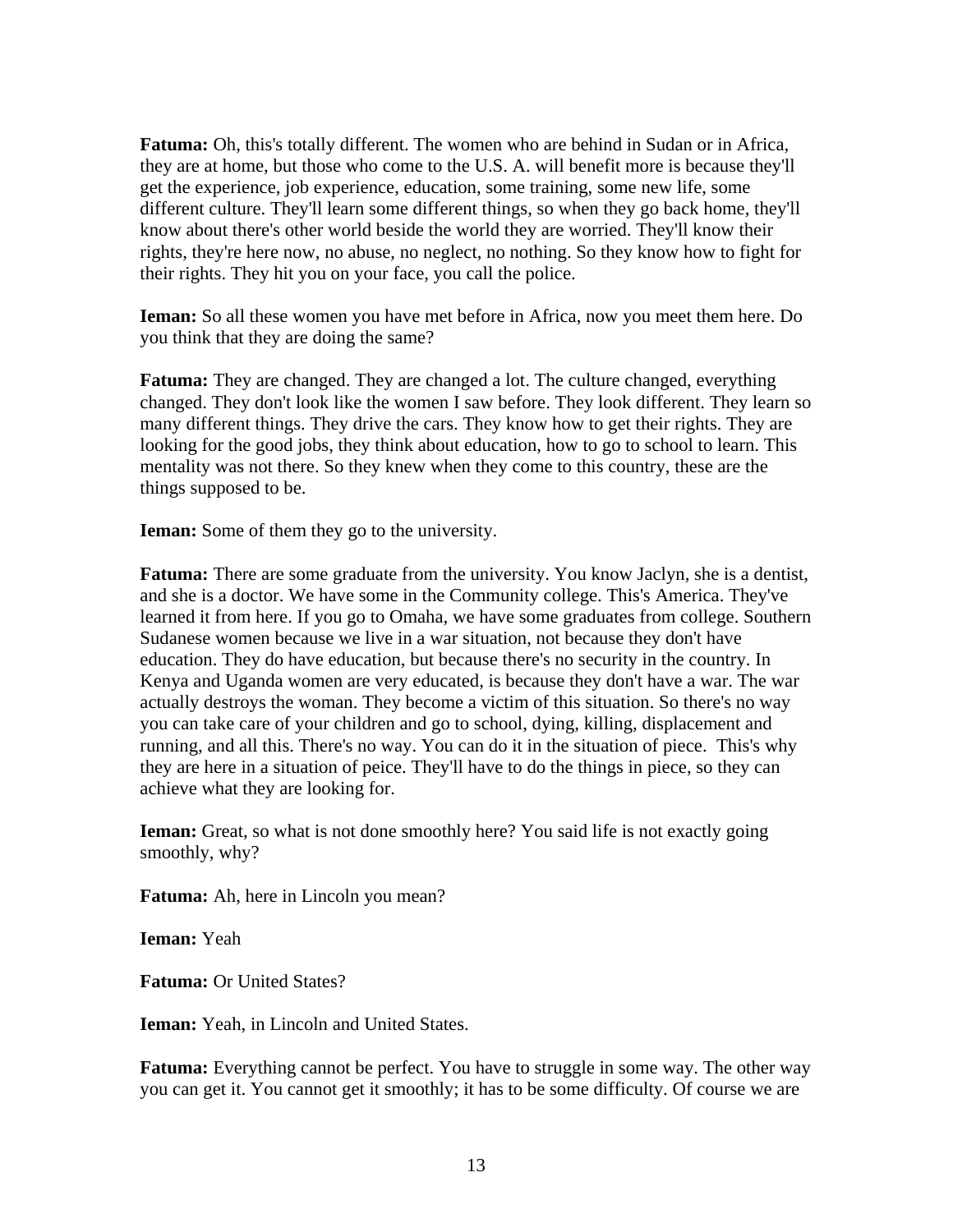coming from different country. For other people they don't understand your problem exactly.

**Ieman:** So do you find some help here? Some people are helping you to find it easier?

**Fatuma:** Here in America?

**Ieman:** Yeah.

**Fatuma:** When you ask for help, you'll get help, but if you don't ask for help anybody will know that you need help unless you talk. So, I don't know the town because I just moved, and I know only people I work with. The people I knew since 9 months and this is the people I know, but mostly I depend on myself. I have or I don't have it I am satisfied because I have to convince myself. I have to learn what I'm doing. I have it, it's fine. I don't have it; it's fine this's what I am used to it.

**Ieman:** Yeah, great. Do you have anything to add Fatma for what we have said?

**Fatuma:** Yeah, My other thing I need to say to you, people has to understand our situation here in United States in general. We have some culture, which it goes wrong. Things go wrong and they misunderstand that. So many children have been taken away from our hands. They said we abuse them here. They took them away, and they don't know that it's a part of the culture. When they take your children away and say you abuse the kids, this is not abuse. We don't abuse our kids. They said this is the law. Law is totally different from where we came. Can't take your children alone, you know in Sudan is not there. So number two is; here when you ask for help, you get some, sometimes you don't get some help, but they'll have to understand also that we do have some issues going on in our life, because when you come from different country you come to establish your new life, you need help, so they'll give a lot of pressure. Do this and do this. You'll feel like you are in, they press you; they give you a lot of pressure until you decide, even not to ask anymore. This's not good. We are coming from a country there's no any document like Birth Certificate, Marriage Certificate, is because of the war situation. When you go there and ask, they'll ask you for these kinds of documents. How are you going to get these documents? People need to understand us more, to understand our culture. For them to know us, if we are going to be in this State, some have been here for 10 years in U.S. Some 11 years in U.S. They need to; people need to understand that these people who live here what things they like and what they don't like. We don't encourage the crime, because we don't like. We are good people. We follow the law, what they ask us to do. We don't make a problem to the other people. This's our nature and our culture. Now there is some people because they don't know the culture of America, and they don't know the law, some they'll go in the road, they'll drive their cars with no license, no insurance, and in Sudan you buy your car, you drive it. Nobody will ask you, you know.

**Ieman:** Some people here did it?

**Fatuma:** Yeah, they buy a car, they go in the street, and they go to jail.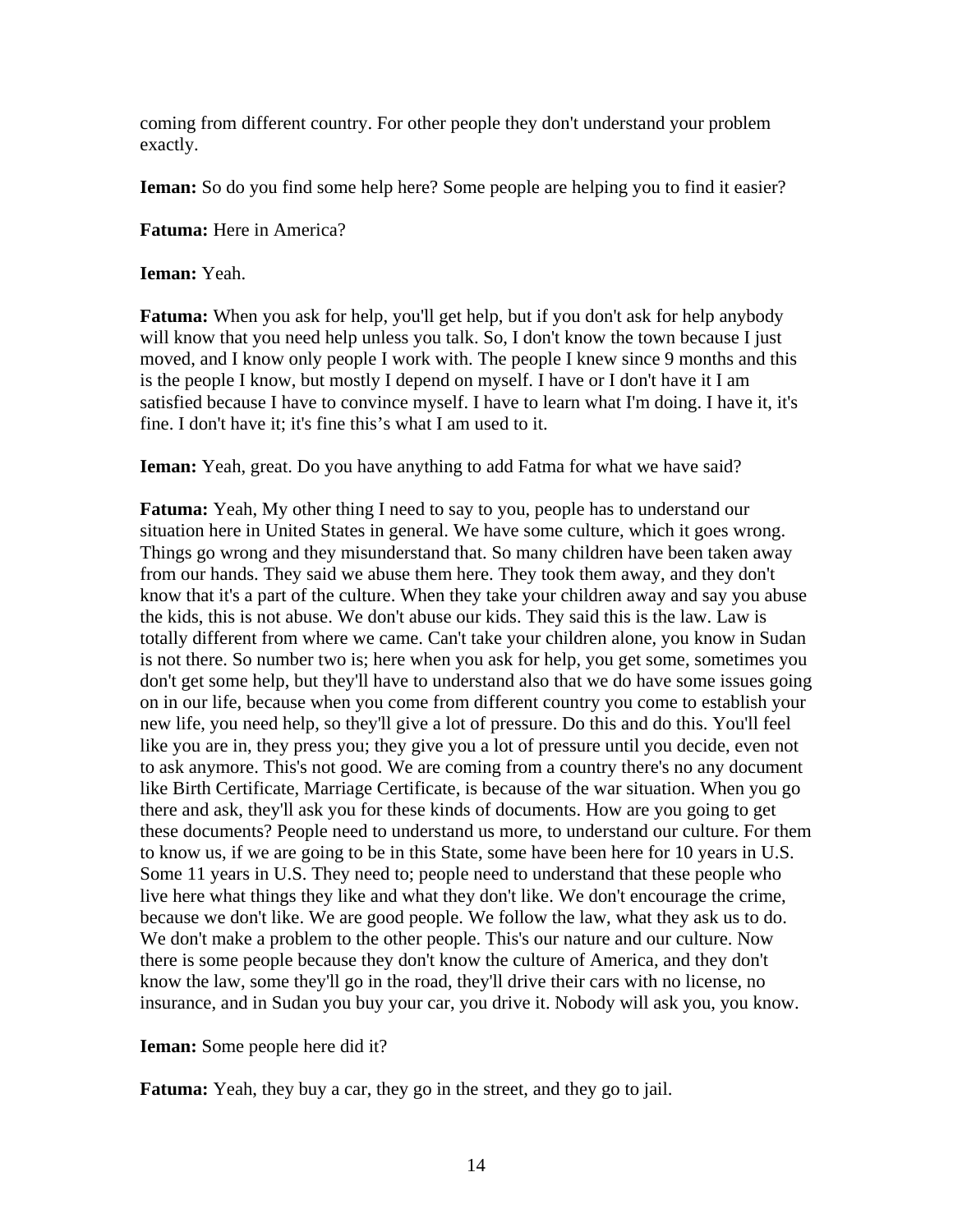## **Ieman:** Oh!

**Fatuma:** They don't know, if you tell the police, the police will never understand.

**Ieman:** Yeah.

**Fatuma:** You buy a car in Sudan, you drive it. No body will ask you, no insurance, no whatever, you know how to drive, go in the road.

**Ieman:** But nobody told them?

**Fatuma:** They don't know. If you do not tell the American about the culture, America will never know us, so this's we have to exchange the culture, different from American culture. America will know our culture. We'll leave it, we'll live good, and we will not have more crimes going on.

**Ieman:** But you as an educated woman who worked for many organizations before in Africa and in the United States, ah what do you think about if some of the organizations here in Lincoln for example, they just volunteer to inform the new comers about this, to make some classes for education.

**Fatuma:** I wish if every person, because orientation they give to the refugees before they come to the U.S. is not enough.

## **Ieman:** Yeah

**Fatuma:** They tell us about America, how you go there, how you run a house, how you do this, whatever. People who come from a village, there are people who come from town like us. I am a medical doctor wife. I came from town, I've a cooker, I've a fridge, and I've a good house. So I'm different from somebody who comes from a village who even don't have anything. So this is what they tell us, when you go there clean the house. We don't know how to clean the house? We live in a house, even better than the house we live in now. So when you come here, you need enough, enough, enough orientation. They have to orientate you. This's America. Now you are inside America. This is what we are supposed to do, because they tell us when you go to America in the airport, they will give you a car, they will give you money, and they will give you this. There is nothing like that. You have to struggle and get it. So the expectation when they come to the United States they find it, what they told there, and what they will find it here is different. So they feel hopeless, because they don't know.

## **Ieman:** Uhu

**Fatuma:** Exactly, they don't have agenda. Why they come to the United States like me? I have an agenda, I've come to the United States and taken care of myself is because I know, but the other people don't know.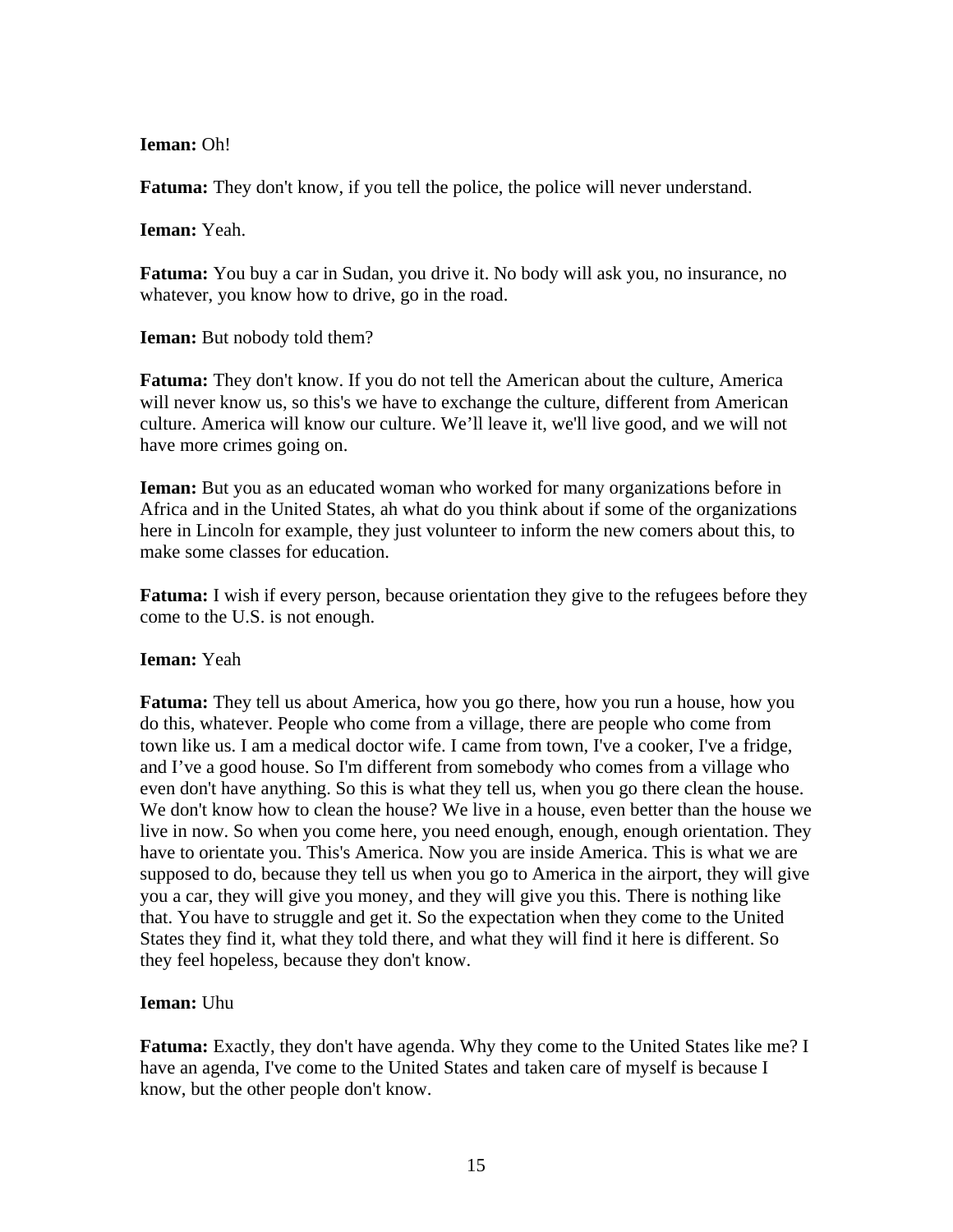**Ieman:** Yeah, so what do you think? Do you propose that some organization take care of the new comers, and make good orientation for the people who come from their countries, because they don't know about the law here, they don't know things here as you said.

**Fatuma:** Yes, if they can establish some system here when people come from different countries, the immigrants set up some orientations, the time they do not find jobs. The time they are doing the papers. We come out with some idea in the classes, and tell them this is America. This is what you are instructing. Not everything is there. Somebody will take care of, but when they are told somewhere, then they will say this is America, and then they will feel like, oh this is what they told me, is no difference there.

**Ieman:** Some disappointment happens.

**Fatuma:** Disappointment actually.

**Ieman:** So you as a tutor Fatma, you help or you teach some of these new comers, don't you teach them about these things here in America.

**Fatuma:** No, we teach them English language.

**Ieman:** Only English language?

**Fatuma:** Yeah, you can't teach them about

**Ieman:** But the English language itself, the syllabus doesn't include this orientation?

**Fatuma:** No, no, it doesn't talk about America. It talks about how to know English and how to find a job, and what is the importance of education in United States. Why one should know to learn the English language. What is useful for it, and what is useless, all these things. So we have to tell them exactly, this is the most important.

**Ieman:** There is lack of information for the new comers.

**Fatuma:** Exactly, they come with very big expectation about America.

**Ieman:** Do you have any proposal to inform them? Do you have any specific idea?

**Fatuma:** The organizations here in the United States of America have to establish some policy, some idea to accommodate people in the country, so they will not get in trouble. And the trouble they get, they are innocent sometimes, is because they just don't know how to solve it and how to serve it.

**Ieman:** And when they go to the court, are there some lawyers?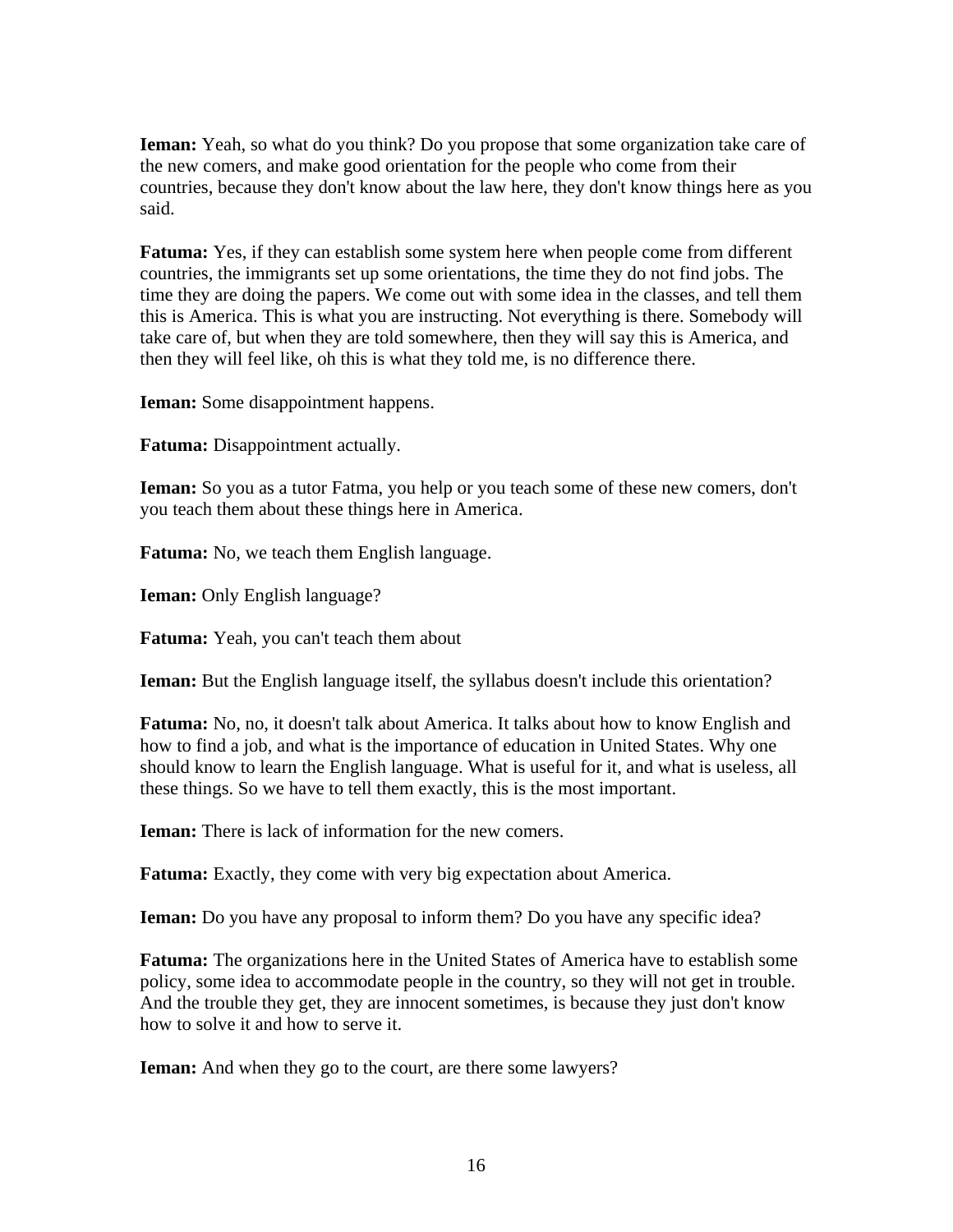**Fatuma:** I don't know, I don't know about that, but when they go to court is because of lack of language, they cannot even defend themselves.

**Ieman:** They cannot express themselves.

**Fatuma:** Yeah, exactly, unless they know the language.

**Ieman:** Big problem. They don't bring any translator?

**Fatuma:** The translator always doesn't tell, the profession of translator you have to take classes to be a translator, not everybody translates. Sometimes translation, if you don't know it, you can translate something wrong. It will be a breakdown between the lawyer, the judge and the customer.

**Ieman:** So you said some of the families have lost their children because the law had taken their children, because they accused them of child abuse.

**Fatuma:** Even the woman abuse, they say the woman abuse, a woman in Sudan they beat us, but for the family who came here, the husband and the wife who came to the United States, they need also to be educated that, this is American people, women don't fight, people don't fight in this country, no fighting between woman and man. You feel like you do not have to fight, you know there's a divorce and good buy. Is better, very easy, take your money, go to court, get it. Hitting, punching, all these

**Ieman:** But African people, they don't know. They have no idea about this.

**Fatuma:** When they find here in America man and the wife, they are fighting and the children there, they take their children away. Then the man will go to jail and woman will go to jail. Yes, this is law. You can't fight in front of the children, but there in Africa, they'll beat you in front of your children, so they need to be educated. They need to tell them this: here in this country we don't do this. There is no way you can change American law. This law has been established along time ago. The refugee or the immigrant people who come to the United States have to learn in this country there is a system to be followed. This is the law. The law said this and this and this, no fighting, no abuse, no whatever. You have to follow, so they will know, this is not Africa. We are not in Africa. This is what they need to learn. So is for the refugee to be learning about America. Law, especially law is the most important part of being in this country you have to follow. And they don't follow the law is because they don't know the law. The law is different from where the law, the law in Sudan is law of abuse and neglect. Here the law of the system to follow for you to be in United States. They need to learn this, because they are coming from the abuse country, they cannot do it here.

**Ieman:** So it happened, it happened that... I just wanted to give you an example for this.

**Fatuma:** There are some issues for some families, I cannot mention them, but they are here.